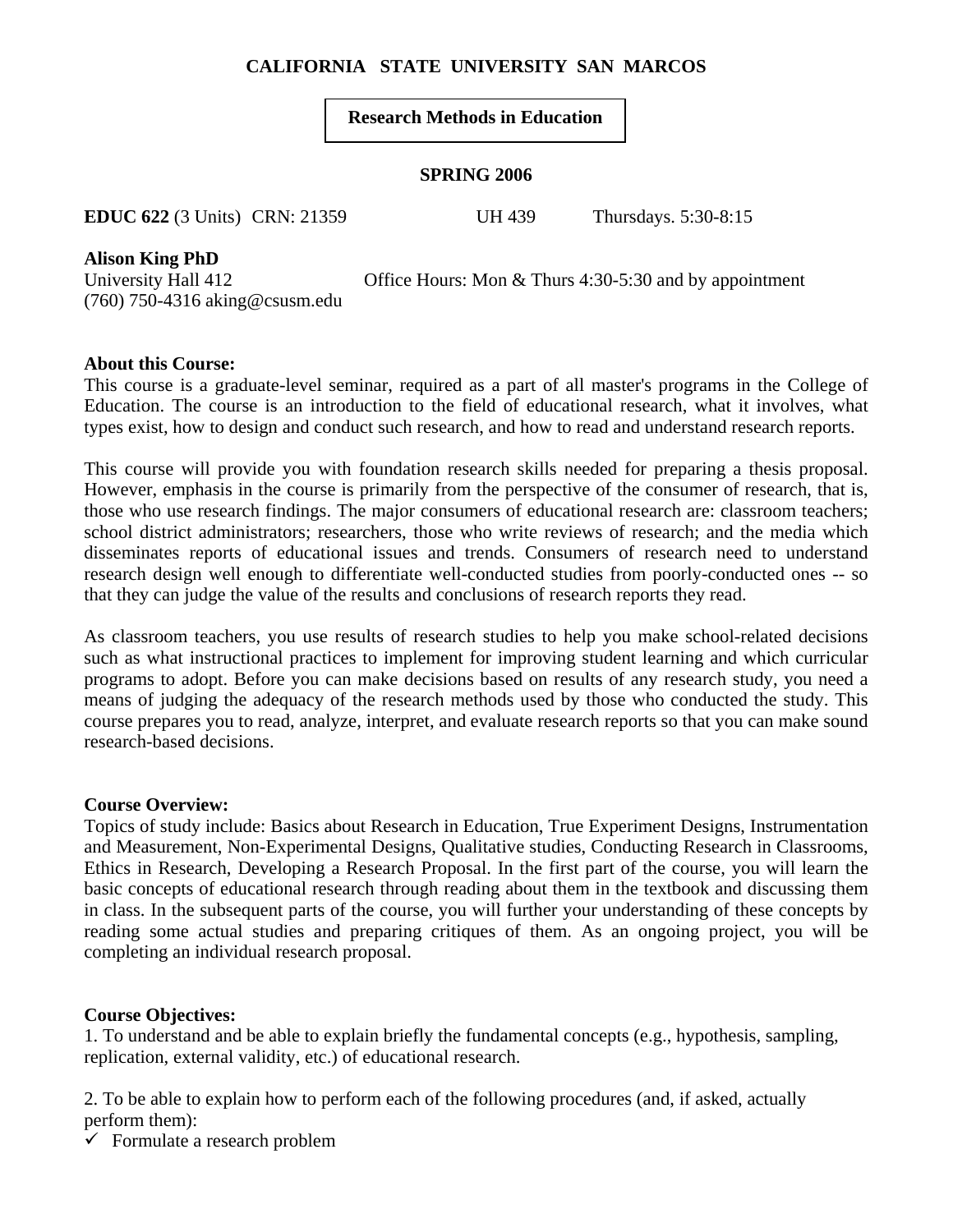- $\checkmark$  State a research hypothesis related to the research problem
- $\checkmark$  Identify variables in a hypothesis
- $\checkmark$  Write a justification for a hypothesis
- $\checkmark$  Define the terms of a hypothesis constitutively and operationally
- $\checkmark$  Select a sample appropriate to a research question/hypothesis
- $\checkmark$  Conduct a review of the research literature on a given topic
- $\checkmark$  Locate or develop an instrument to test a hypothesis
- $\checkmark$  Perform a reliability and validity check on a research instrument
- $\checkmark$  Identify and seek to control threats to the internal and external validity of a research investigation
- $\checkmark$  Collect research data using the appropriate instruments and tests
- 3. Analyze, critique, and evaluate existing research reports based on pre-established criteria
- 4. Plan and prepare a written research proposal using an experimental, or quasi-experimental design

## **ReuiredReadings:**

## **Text**

Fraenkel & Wallen (2006). How to Design and Evaluate Research in Education, (6th Ed.). McGraw-Hill. This book comes with an accompanying CD and workbook and is available in the Campus bookstore.

**Other materials** -- to be distributed as handouts in class.

# **COURSE REQUIREMENTS / RESPONSIBILITIES and GRADING**

The grades that you earn in this class are based on preparation/participation in class discussion and other in-class activities, weekly quizzes, written critiques of research studies, and a research proposal. You will receive grades (not points) for each of these requirements.

## **1. ATTENDANCE/PARTICIPATION/PREPARATION (30%of course grade)**

Everyone in the class shares responsibility for its overall quality. Attendance, participation, and preparation are therefore essential for all class sessions.

**Preparation** for class entails having read (and in most cases re-read) the book chapters and other material well enough to be able to engage in lively and meaningful discussion of the ideas presented.

**Participation** includes asking thought-provoking questions and making insightful comments during class discussions. In addition to discussion, we will engage in a number of in-class group activities; many of these will require additional preparation in the form of written critiques of research studies (see below).

**Attendance** for every session is expected. Obviously, then, there can be no make-ups on in-class activities. You have to be present in class to earn credit for participation assignments.

#### **College of Education Attendance Policy**

"Due to the dynamic and interactive nature of courses in the College of Education, all students are expected to attend all classes and participate actively. At a minimum, students must attend more than 80% of class time, or s/he may not receive a passing grade for the course at the discretion of the instructor. Individual instructors may adopt more stringent attendance requirements. Should the student have extenuating circumstances, s/he should contact the instructor as soon as possible". *(Adopted by the COE Governance Community, December, 1997).* Arriving late or leaving early are considered as absence for half the class session. If you miss the equivalent of two class sessions you will not receive a passing grade.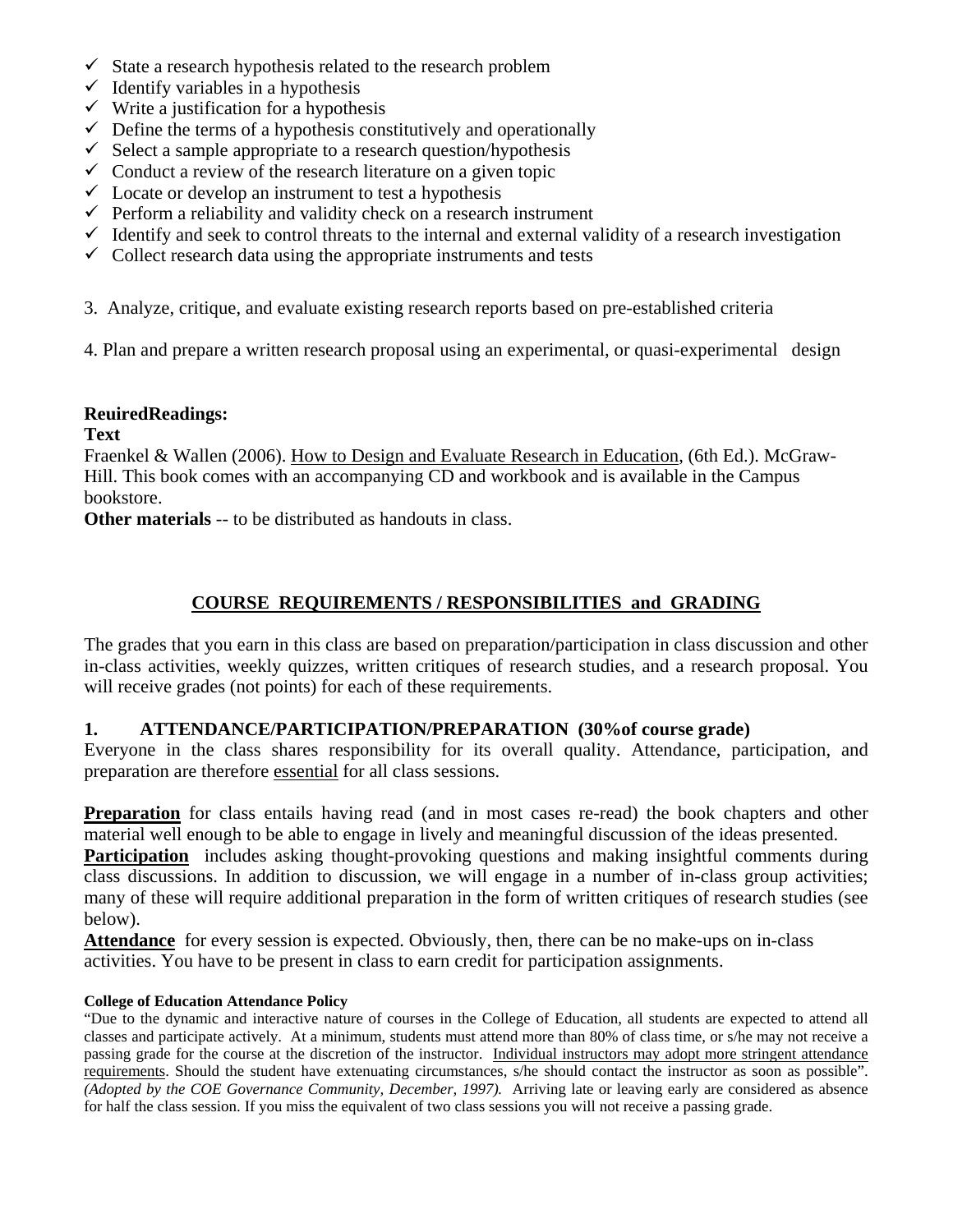# **2. ANALYSIS-CRITIQUES OF RESEARCH STUDIES (50% of course grade)**

You will be completing several individual written critical analysis-critiques of research studies prior to class, presenting them in class, and turning them in. I'll provide you with guidelines for developing these critiques.

# **3. RESEARCH PROPOSAL (20% of course grade)**

Your research proposal may use either an experimental, or quasi-experimental research design. This is an on-going project with in-progress due dates throughout the semester; and the proposal will be finalized, written up, and turned in for evaluation on final exam day.

## **4. QUIZZES**

Weekly quizzes will be given. Several of these will be collected for grading.

| Thur $2/16$<br>Thur. 2/23<br>Thur. 3/2 | <b>Instrumentation and Measurement</b><br>Overview of instrumentation<br>Kinds of assessment and types of instruments<br>accuracy & consistency (validity and reliability)<br>instrumentation (continued)<br>Evaluating instrument sections of research reports<br>Quantitative Research: Non-Experimental Research Designs draft of research proposal due (intro | assignment: analysis-critique #2<br>analysis-critique #2 due<br>Fraenkel & Wallen, Ch 7<br>assignment: analysis-critique #3<br>Fraenkel & Wallen, Ch 8<br>analysis-critique #3 due |  |
|----------------------------------------|-------------------------------------------------------------------------------------------------------------------------------------------------------------------------------------------------------------------------------------------------------------------------------------------------------------------------------------------------------------------|------------------------------------------------------------------------------------------------------------------------------------------------------------------------------------|--|
|                                        |                                                                                                                                                                                                                                                                                                                                                                   |                                                                                                                                                                                    |  |
|                                        |                                                                                                                                                                                                                                                                                                                                                                   |                                                                                                                                                                                    |  |
|                                        |                                                                                                                                                                                                                                                                                                                                                                   |                                                                                                                                                                                    |  |
|                                        |                                                                                                                                                                                                                                                                                                                                                                   |                                                                                                                                                                                    |  |
|                                        |                                                                                                                                                                                                                                                                                                                                                                   |                                                                                                                                                                                    |  |
|                                        | True experimental vs quasi-experimental designs                                                                                                                                                                                                                                                                                                                   | analysis-critique #1 due                                                                                                                                                           |  |
| #1                                     |                                                                                                                                                                                                                                                                                                                                                                   |                                                                                                                                                                                    |  |
| Thur. 2/9                              | Quantitative Research: Experimental Research Designs Fraenkel & Wallen, Ch 13<br>True experimental designs<br>Internal validity<br>Evaluating reports of Experimental-Design Research assignment: analysis-critique                                                                                                                                               | Fraenkel & Wallen, Ch 9                                                                                                                                                            |  |
|                                        | Sampling and generalizability                                                                                                                                                                                                                                                                                                                                     | <b>Research Problem &amp; question due</b>                                                                                                                                         |  |
|                                        | Reviewing the Literature                                                                                                                                                                                                                                                                                                                                          | Fraenkel & Wallen, Ch 5 & 6                                                                                                                                                        |  |
| Thur. $2/2$                            | Ethics in Research                                                                                                                                                                                                                                                                                                                                                | Fraenkel & Wallen, Ch 4                                                                                                                                                            |  |
| Thur. 1/26                             | Types of Research<br>Research Problem/question, terms, justification<br>Variables and Hypotheses                                                                                                                                                                                                                                                                  | Fraenkel & Wallen, Chapter 1, 2 & 3<br>assignment: Research Problem                                                                                                                |  |
| Thur. 1/19                             | Introduction to the course and each other<br>The research process $\&$ some research terminology                                                                                                                                                                                                                                                                  |                                                                                                                                                                                    |  |
|                                        | <b>Basics about Research in Education</b>                                                                                                                                                                                                                                                                                                                         |                                                                                                                                                                                    |  |
|                                        |                                                                                                                                                                                                                                                                                                                                                                   | prior to class session)                                                                                                                                                            |  |
|                                        | topic                                                                                                                                                                                                                                                                                                                                                             | readings and assignments<br>(readings are to be completed                                                                                                                          |  |
| date                                   |                                                                                                                                                                                                                                                                                                                                                                   |                                                                                                                                                                                    |  |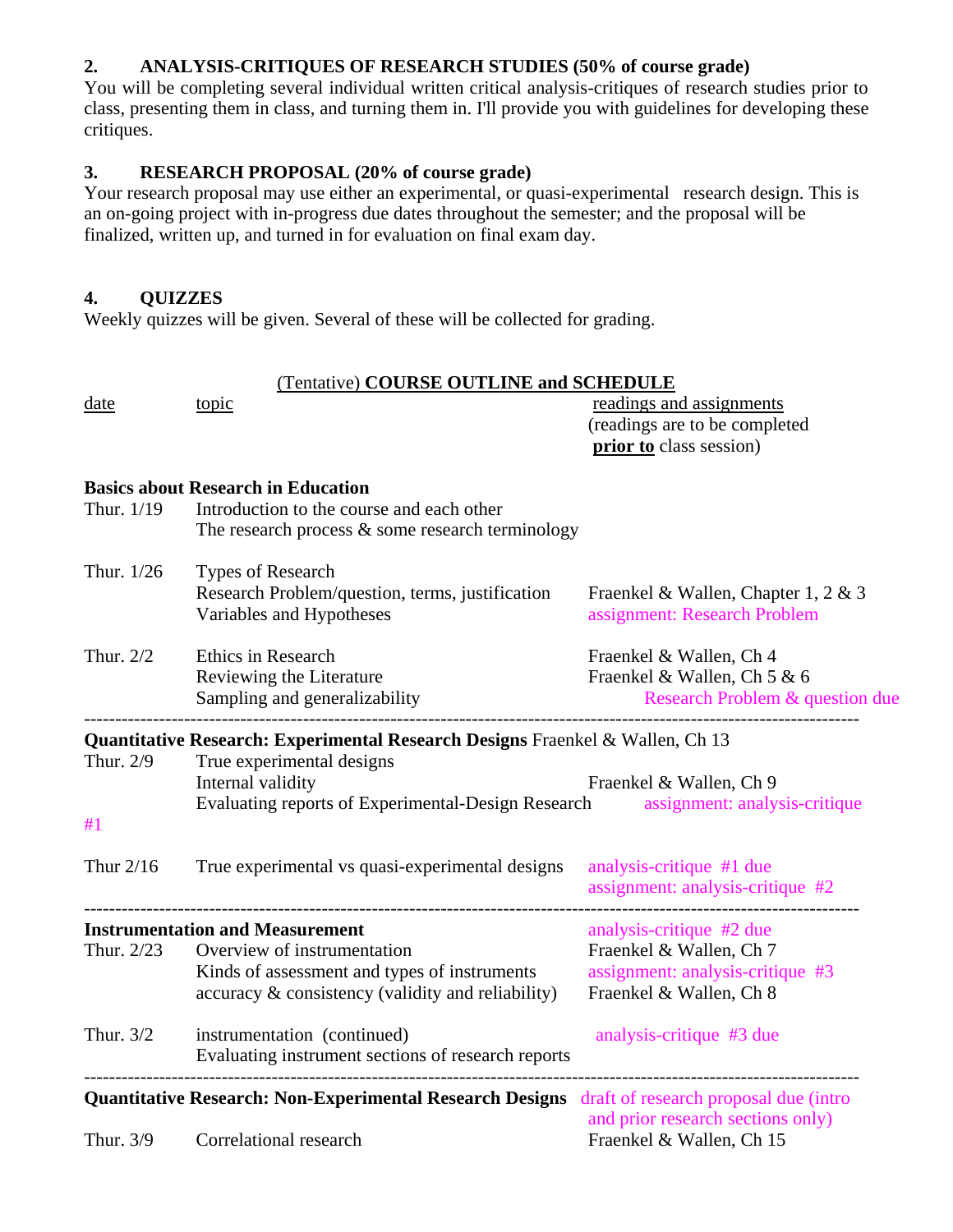| Thur. 3/16        | Causal-comparative research (ex post facto)<br>Survey research                                                                                                           | Fraenkel & Wallen, Ch 16<br>Fraenkel & Wallen, Ch 17<br>analysis-critique #4 due<br>assignment: analysis-critique #5 |
|-------------------|--------------------------------------------------------------------------------------------------------------------------------------------------------------------------|----------------------------------------------------------------------------------------------------------------------|
| Thur. 3/23<br>197 | <b>Data Analysis and Interpretation</b><br>Reading and interpreting "results" sections<br>data analysis                                                                  | analysis-critique $# 5$ due<br>Fraenkel & Wallen, Ch 10, p188-                                                       |
|                   | interpretation of results                                                                                                                                                | and p202-217;<br>Ch 11, p 220-221 and p 228-244<br>assignment: analysis-critique #6                                  |
|                   | spring break – March $27 - 31$                                                                                                                                           |                                                                                                                      |
| Thur. 4/06        | <b>Qualitative Research and Qualitative Designs</b><br>data analysis, interpretation of results, generalizability in qualitative studies<br>Observation and Interviewing | Fraenkel & Wallen, Ch18<br>Fraenkel & Wallen, Ch19<br>analysis-critique $# 6$ due                                    |
| Thur. 4/13        | Content analysis<br>Enthnographies                                                                                                                                       | Fraenkel & Wallen, Ch 20<br>Fraenkel & Wallen, Ch 21<br>assignment: analysis-critique #7                             |
| Thur. 4/20        | <b>Developing a Research Proposal</b>                                                                                                                                    | Fraenkel & Wallen, Ch 24                                                                                             |
| Thur. 4/27        | critiquing "discussion" sections $\&$ abstracts analysis-critique #7 due                                                                                                 |                                                                                                                      |
| Thur. 5/04        | <b>Presentations of research proposals</b>                                                                                                                               | final draft of research proposal due                                                                                 |
| Thur. 5/11        | final exam                                                                                                                                                               |                                                                                                                      |

## **Students with Disabilities Requiring Reasonable Accommodations**

Students must be approved for services by providing appropriate and recent documentation to the Office of Disable Student Services (DSS). This office is located in Craven Hall 5205, and can be contacted by phone at (760) 750-4905, or TTY (760) 750-4909. Students authorized by DSS to receive reasonable accommodations should meet with their instructor during office hours or, in order to ensure confidentiality, in a more private setting.